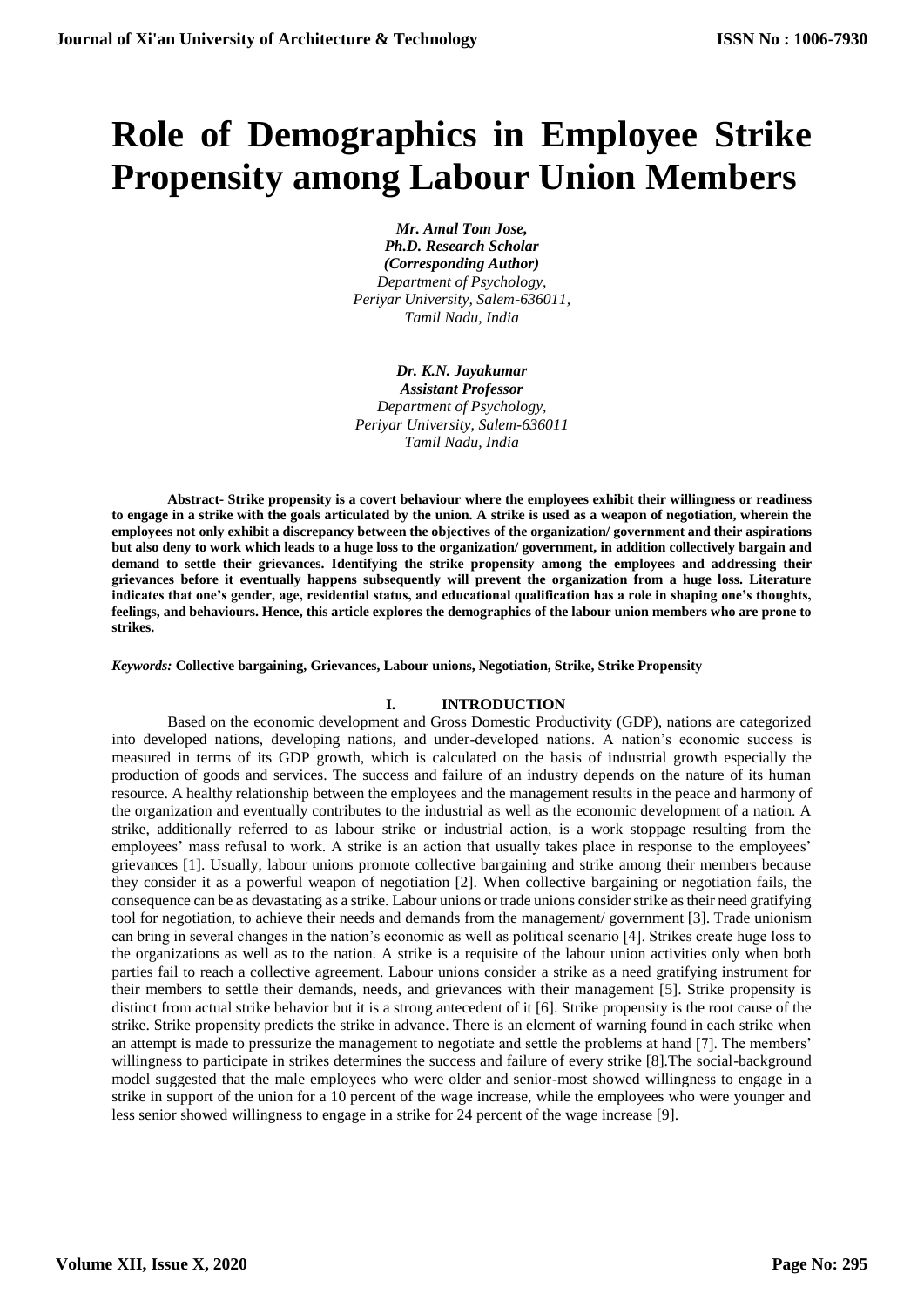#### **1.2. Need and Scope**

Employee strike propensity helps the management to identify the strike in advance. A strike is an overt expression of industrial conflict; which is particularly widespread in Kerala. Out of all the states in India, Kerala has witnessed the largest number of strikes consistently every year. Strikes have become a part and parcel of common man's life, in Kerala. A total number of 97 strikes happened in the year 2018, [10], causing economic stagnation, loss of money, and sabotage of development. According to K Venugopal, a political and social activist, and communist thinker from the state of Kerala, a cent percent successful strike in a day can cause a loss of around Rs 900 crore in the overall GDP of Kerala [11]. In Kerala, labour unions are more actively engaged in strikes to fulfill their demands; which make it necessary to study the strike culture among these labour union members and delve into their socio-demographic variables. Lack of recent research in the Indian context necessitated the researchers to conduct a survey that primarily focused on the socio-demographic aspect of employees' strike propensity.

## **II. METHODOLOGY**

#### **2.1 Aim**

The aim is to understand employee strike propensity among labour union through their demographic background.

#### **2.2 Objectives**

The prime objective of the study is to investigate the employee strike propensity among labour union members in the various organizations of Ernakulum District, in Kerala. The specific objectives of the study are:

- $\triangleright$  To measure employee strike propensity among labour union members exclusively in the context of Kerala.
- $\triangleright$  To assess the strike propensity of labour union members with regard to the socio-demographic background.

#### **2.3 Hypotheses**

The following hypotheses were formulated based on the objectives of the present study:

H1: There will not be any significant difference in Employee Strike Propensity among labour union members based on gender.

H2: There will not be any significant difference in Employee Strike Propensity among labour union members with regard to their age group.

H3: There will not be any significant difference in Employee Strike Propensity among labour union members with regard to the area of residence.

H4: There will not be any significant difference in Employee Strike Propensity among labour union members with respect to their educational qualification.

#### **2.4 Tools**

Employee Strike Propensity Scale developed by Amal and Jayakumar [12] was used. Employee Strike Propensity Scale consists of 24 items with responses on a five-point Likert scale viz 1= Strongly Disagree, 2= Disagree, 3= Undecided, 4= Agree, and 5= Strongly Agree. The Cronbach's alpha is found to be 0.74 and the Split-half reliability is 0.79. A moderate r-value of 0.55 was obtained with the Participatory Behaviour Scale indicating a moderate concurrent validity.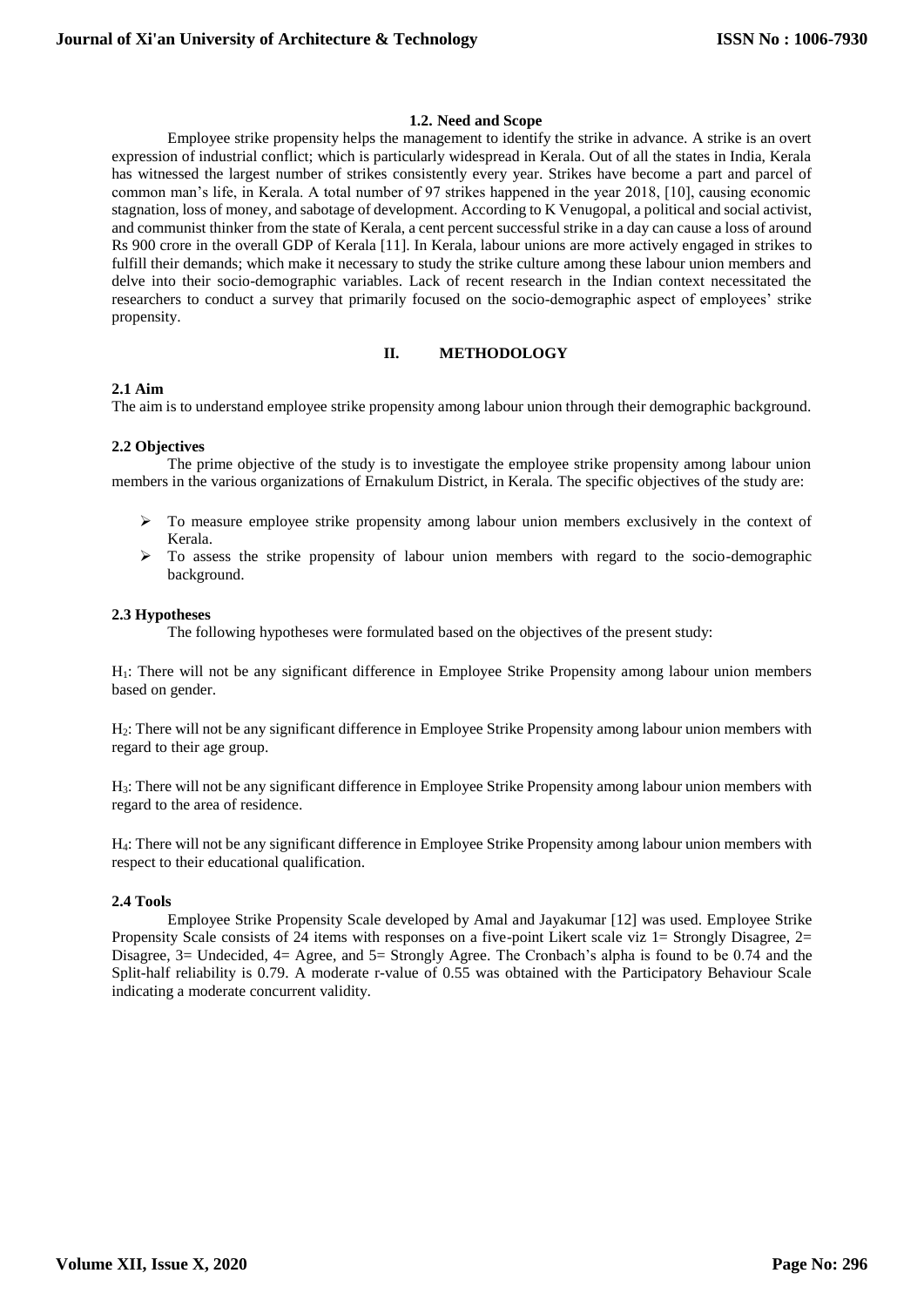#### **2.5 Sample and Procedure**

A total of 307 labour union members participated in the present study. The participants were selected from various organizations in and around Ernakulum District of Kerala State, India. The participants were asked to fill the questionnaire with their genuine responses. A total of 307 participants responded to the questionnaire. Out of which 270 data were selected for the final analysis after eliminating incomplete data and outliers.

#### **2.5 Statistical Test**

The SPSS 21.0 version was used to analyze the collected data. After checking for the normality of the distribution, the data was statistically analyzed. Mean, standard deviation, t-test and ANOVA were used to find the difference between the mean groups.

#### **2.6 Normality and Homogeneity of variance**

Normality of the data was extensively evaluated based on the skewness and kurtosis value. The skewness value is found to be -1.91 and the kurtosis value is found to be -0.35. The skewness should be less than 3 and kurtosis value should be less than 10 [13]. The skewness and kurtosis values indicate that the data collected for the study is normally distributed. The Levene's Test for Equality of Variances indicates the homogeneity of variance. The test helps to find out whether the groups compared have some variance. The F-value obtained from the Levene's Test for Equality of Variances for the gender, age group, area of residence and educational qualification are found to be 0.05, 7.29, 1.70, 2.56 (p>0.05) respectively. As the p-value is greater than 0.05, group variance is assumed to be equal.

## **III. RESULTS AND DISCUSSION**

# **Table 1 Shows the difference in Employee Strike Propensity among labour union members with regard to gender.**

| Variable                          |       | Male | <b>Female</b> | t-value                           |                    |  |  |
|-----------------------------------|-------|------|---------------|-----------------------------------|--------------------|--|--|
|                                   | Mean  | (SD) | Mean          | (SD)                              |                    |  |  |
| <b>Employee Strike Propensity</b> |       |      |               |                                   |                    |  |  |
|                                   | 85.54 | 8.91 | 84.32         | 10.04                             | 0.61 <sup>NS</sup> |  |  |
|                                   |       |      |               | NS- Not significant at 0.05 level |                    |  |  |

*H1: There will not be any significant difference in Employee Strike Propensity among labour union*

*members with regard to gender. No significant difference in Employee Strike Propensity is observed between males and females. Hence, the hypothesis is confirmed.*

From table 1, it is evident that there is a significant difference in employee strike propensity among labour union members with regard to gender. The above result indicate that male union members showed higher employee strike propensity when compared to female employees (t=0.61,  $p$  < 0.05).

With advancement in technology, education, and social awareness progress has been made in terms of narrowing the barriers to gender equality. Both men and women have equal opportunity to interact with their family, society, and politics. The governance is enriched when women are seen as equals and given equal duties and responsibilities in the family as the men in the society. Nowadays, gender roles play lesser significance in organizational, social and political context as knowledge, skill and productivity is of prime importance to sustain the organizational competition. Even though no significant difference was observed in Employee Strike Propensity between the genders, the mean score indicates that males score slightly higher than females with regard to strike propensity. This is in line with the findings of [9] who argued that the male employees are more participative in union activities and showed more propensities to engage in strike compared to the female employees.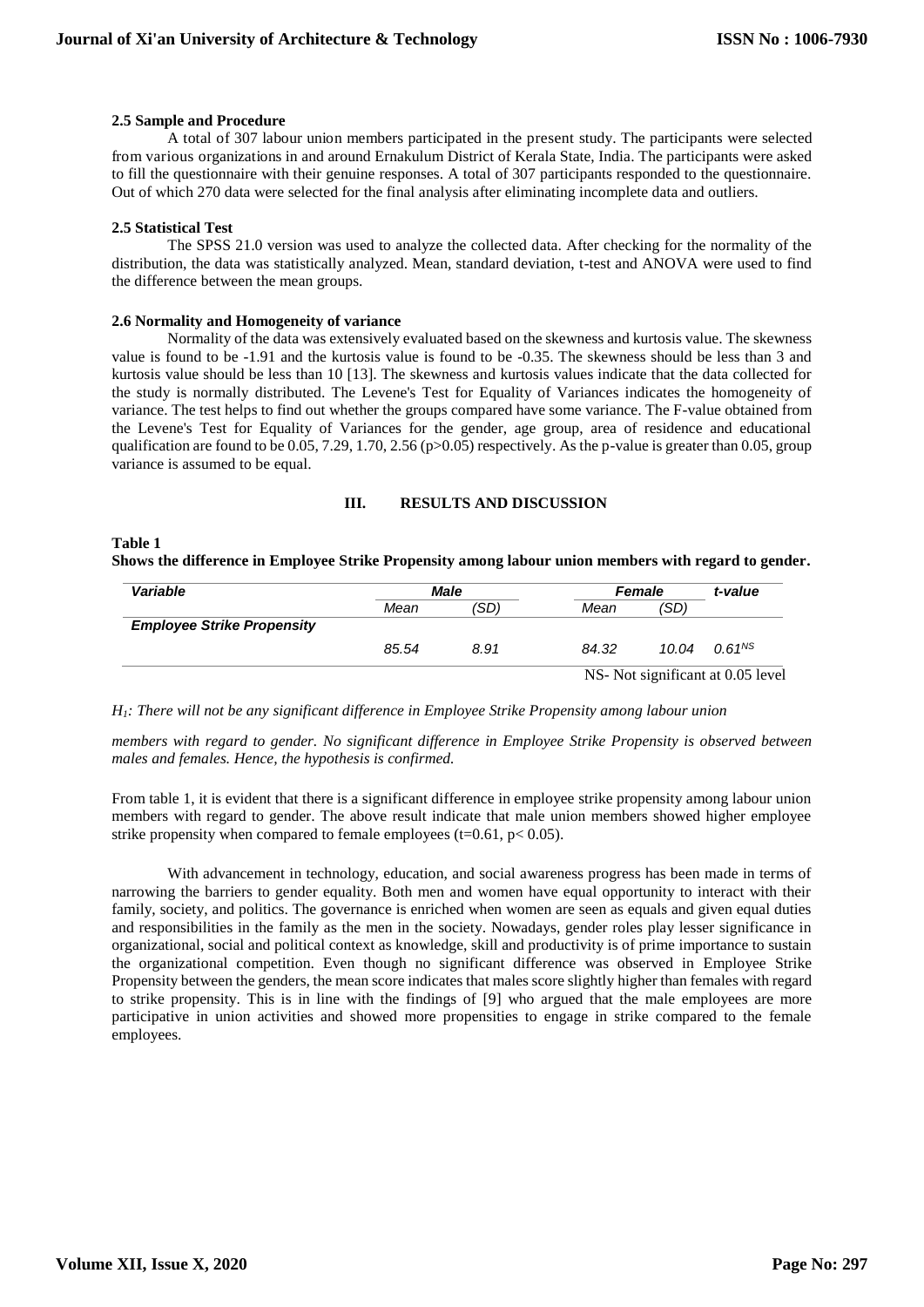**Table 2 Shows the difference in Employee Strike Propensity among labour union members with regard to their age group.**

| <i>Variable</i>                   | 19-40<br>(Age group) |      | $41 - 65$ | (Age group)                |       |  |  |
|-----------------------------------|----------------------|------|-----------|----------------------------|-------|--|--|
|                                   | Mean                 | 'SD) | Mean      | 'SD                        |       |  |  |
| <b>Employee Strike Propensity</b> |                      |      |           |                            |       |  |  |
|                                   | 86.84                | 8.07 | 83.59     | 9.82                       | 2.98* |  |  |
|                                   |                      |      |           | *significant at 0.05 level |       |  |  |

*H2: There will not be any significant difference in Employee Strike Propensity among labour union members with regard to their age group. A significant difference in Employee Strike Propensity is observed between their age groups. Hence, the hypothesis is not confirmed.*

From table 2, it is observed that there is a significant difference in employee strike propensity among labour union members with regard to their age groups. The above result reflects that labour union members who belong to the age group of 19-40 (early adulthood) showed higher employee strike propensity when compared to the employees of age group of 41-65 (middle adulthood) (t=2.98,  $p < 0.05$ ).

Employees who belong to the age group between 19 and 40 (early adulthood) show high strike propensity as they are in their young adulthood. Young adults are full of zest and zeal making them highly active and less subjected to diseases whereas middle-aged adults are the aging workforce, mostly preoccupied with their physical ailments. This data corresponds with the findings of [14] research which suggests that there is a positive correlation between age and absenteeism, for example general deterioration of health and more proneness to long-term illnesses. Middle-aged adults tend to get deflected from workplace-related issues and preoccupied with their physical and mental well-being which perhaps explains their low scores in strike prone behavior. [9] also presents strong evidence to suggest that younger employees showed more propensities to engage in strikes especially for an increase in their wages and other benefits when compared to senior employees.

#### **Table 3**

**Shows the difference in Employee Strike Propensity among labour union members with regard to the area of residence**

|                                   | Rural |      | <b>Urban</b> |       | Semi-urban |                            |                    |  |  |
|-----------------------------------|-------|------|--------------|-------|------------|----------------------------|--------------------|--|--|
| <i>Variable</i>                   | Mean  | (SD) | Mean         | (SD)  | Mean       | (SD)                       | <i>F-value</i>     |  |  |
| <b>Employee Strike Propensity</b> |       |      |              |       |            |                            |                    |  |  |
|                                   | 84.91 | 8.11 | 88.50        | 10.53 | 84.48      |                            | $9.90\quad 3.30^*$ |  |  |
|                                   |       |      |              |       |            | *significant at 0.05 level |                    |  |  |

*H3: There will not be any significant difference in Employee Strike Propensity among labour union members with regard to their area of residence. A significant difference in Employee Strike Propensity is observed between the members from rural, urban and semi-urban areas of residence. Hence, the hypothesis is not confirmed.*

From table 3, it is apparent that there is a significant difference in employee strike propensity among labour union members with regard to the area of residence. On comparing, the labour union members from urban areas showed higher employee strike propensity than the rural areas and semi-urban areas ( $F=3.30$ ,  $p< 0.05$ ).

The higher strike propensity among urbanites of Kerala may be due to the fact that they are more aware of their rights, being exposed to technology and media which provides them with better knowledge about the exploitation of employees in their workplace or organization. Moreover, Kerala laborers have a high standard of living and like to maintain an adequate social, economic and psychological environment around [15]. Hence strikes are called for to achieve this motive, which develops a favorable attitude towards the strike and prompts them to take a supportive or participative stand.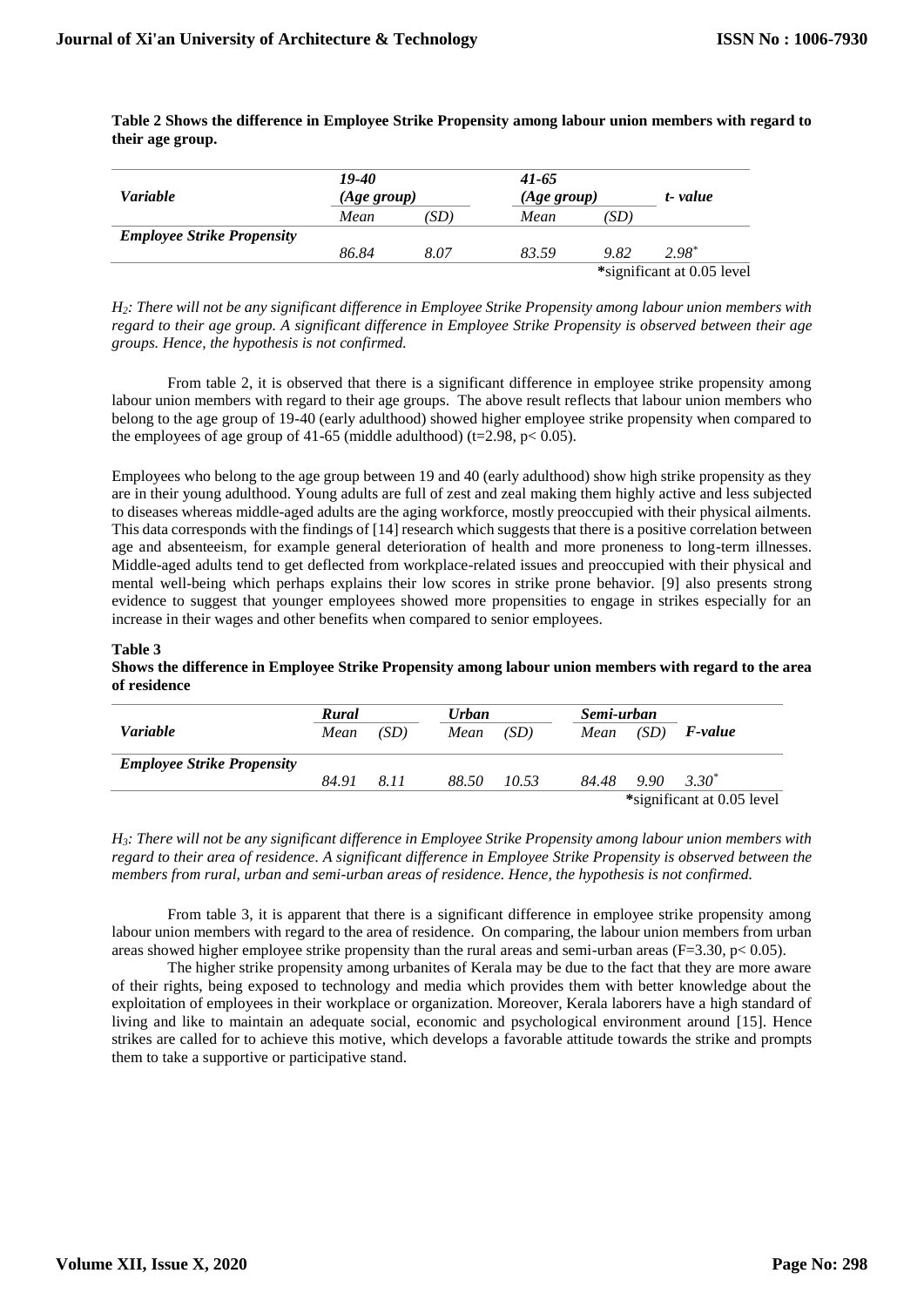**\***Significant at 0.05 level

## **Table 4 shows the difference in Employee Strike Propensity among labour union members with regard to their educational qualification.**

| <b>Variable</b>                   | Up to 10th    |  | <b>Diploma</b> |      | <b>Higher</b><br><b>Secondary</b> |       | Degree and<br>Above |      | <i>F-value</i> |
|-----------------------------------|---------------|--|----------------|------|-----------------------------------|-------|---------------------|------|----------------|
|                                   | (SD)<br>Mean  |  | Mean           | (SD) | Mean                              | (SD)  | Mean                | (SD) |                |
| <b>Employee Strike Propensity</b> | 80.96<br>9.56 |  | 87.24          | 7.88 | 86.26                             | 10.32 | 86.36               | 792  | 8.13*          |

*H4: There will not be any significant difference between Employee Strike Propensity among labour union members with regard to their educational qualification. A significant difference in Employee Strike Propensity is observed based on their educational qualification. Hence, the hypothesis is not confirmed.*

The above result indicates that labour union members with diploma showed higher employee strike propensity (87.24) followed by degree holders (86.36) and higher secondary qualified employees (86.26) and up to tenth qualified employees showed the least strike propensity of 80.96. F-value of 8.13 (p<0.05) suggests a significant difference among the groups based on educational qualification.

High levels of education of the participants' is related to various positive outcomes such as better health and well-being, higher social trust, greater political interests, lower political cynicism, and less hostile attitude towards immigrants [16]. The results suggest that education provides confidence in the workplace as well as the reassurance of finding another profession even when they leave the present one, which is perhaps why employees with higher education show a higher inclination to engage in a strike. Further, employees with lower education have an apprehension of being easily replaced by new employees who are better qualified and skilled which would have kept them away from showing strike prone tendencies.

#### **Limitation**

There is a high chance for social desirability bias in the present study as the researcher used self-report questionnaire collect data.

#### **CONCLUSION**

Understanding the employees' strike propensity would help the management or the employers to address them by improving the facilities that would satisfy their needs, demands and grievances in advance, before it takes the form of a strike. Ultimately, this helps the organization to develop holistically by avoiding huge economic loss and resulting in streamlined production of goods and services [12].

#### **REFERENCES**

- [1]. Omolayo, B.O. (2000). Psychology of Human Being at Work (An Introduction) Ado–Ekiti: Crown House Publication.
- [2]. Metcalf, T. (2019, September, 13). Tactics Used by Labor Unions: Striking & Collective Bargaining. Retreived from <https://smallbusiness.chron.com/tactics-used-labor-unions-striking-collective-bargaining-61541.html>
- [3]. Jose, A. T., & Jayakumar, K. N. (2018). A conceptual article on strike prone behaviour among labour union members. Journal of Management Research and Analysis, 5(1), 1–4. https://doi.org/10.18231/2394-2770.2018.0001
- [4]. Aziz, A. (2015). Trade Union Movements in India. IOSR Journal of Humanities and Social Science (IOSR-JHSS), 2279-0837 (Online), ISSN: 2279-0845(Print), Vol. 20, Issue 6, Ver. IV, pp. 08-10.
- [5]. Adavbiele, J. A. (2015). Implications of Incessant Strike Actions on the Implementation of Technical Education Programme in Nigeria. *Journal of Education and Practice*, *6*(8), 134-138.
- [6]. Martin, J. E., & Sinclair, R. R. (2001). A multiple motive perspective on strike propensities. Journal of Organizational Behavior, 22, 387-407.
- [7]. Malegaonkar, S. (2019). Types of Strikes Regarding Industrial Disputes in India. International Journal of Management and Humanities, 4(1), 7–10. https://doi.org/10.35940/ijmh.A0363.094119